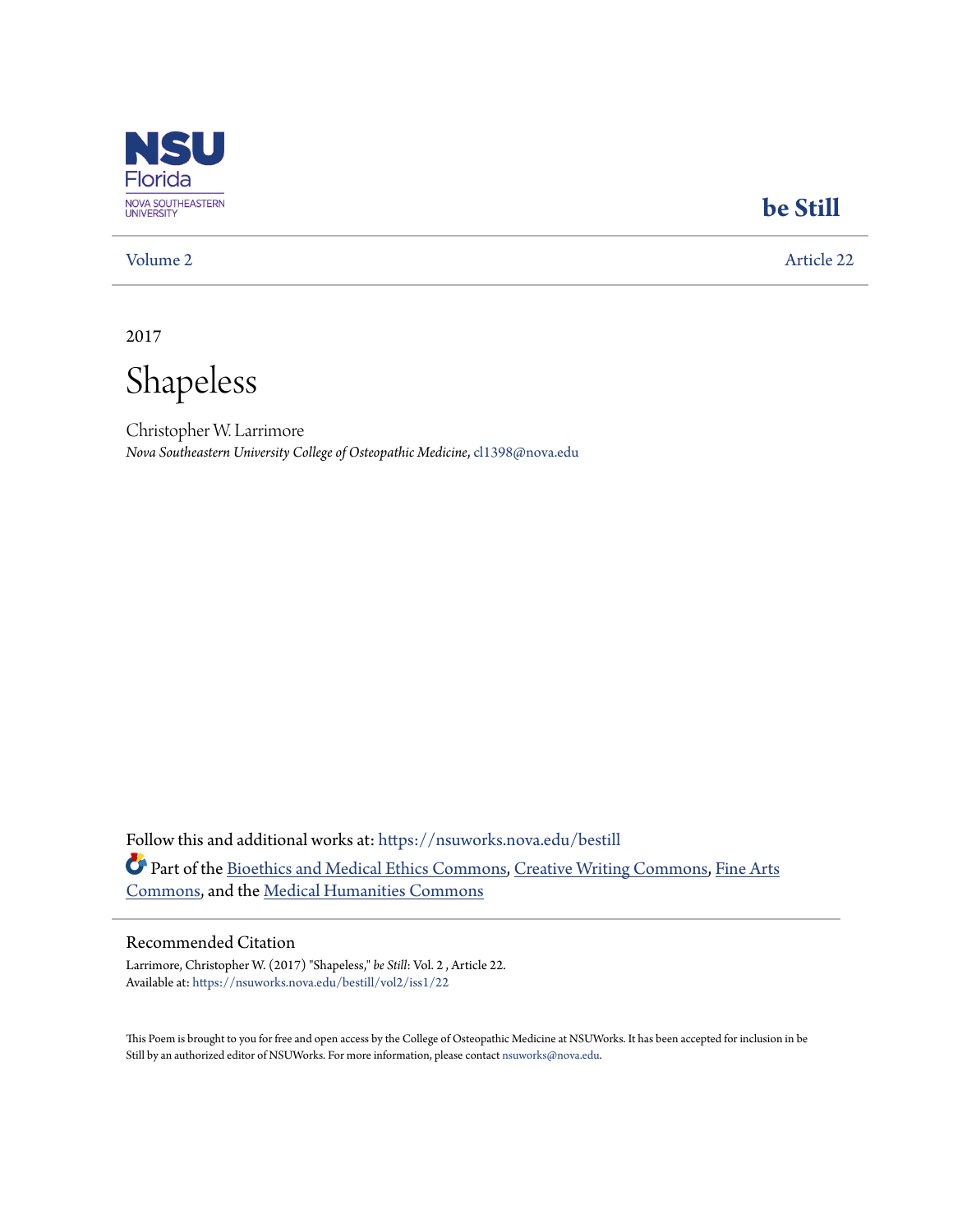**The path you walked, longer than mine, a mystery to me, now ours entwined. A few years prior, anxieties did match, as my future ignited, yours dispatched. Selfless you gave, your last belonging, a gesture of faith, a soul evolving. Humbled I was, upon our meeting, many life perceptions, soon retreating. Your frailty, your pain, pathologies the same, a body in failure, but a spirit untamed. You were my patient, or so I was told, but with just a touch, my new life unfolds.** 

**This right of passage, a privilege to me, my silent mentor, has helped me to see. That life transcends, our physical address, we must expand, to become**  *shapeless.*

# **SHAPELESS**